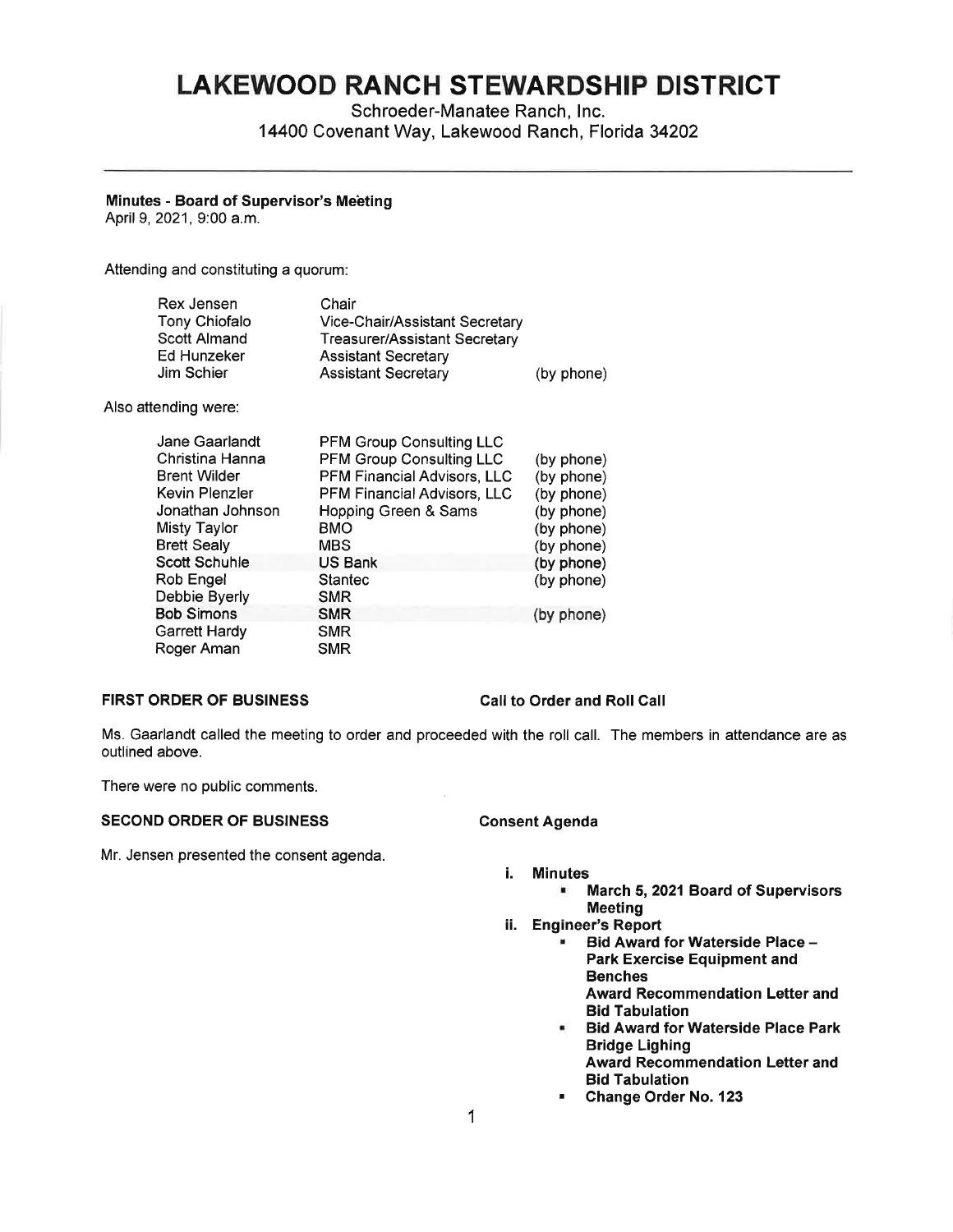Stantec

Services Associated with Lakewood Ranch Stewardship District Waterside Neighborhood & Drainage Support

- Change Order No. 18 (Final) E.t. MacKenzie of Florida, Inc. 44th Ave East Phase V Reconciliation credits: BOC Shell & Aggregates, Dot Supply, Valmont, & Ferguson Enterprises
- Change Order No. 12 (Final) Ryangolf Corporation Uihlein Road Phase 3 with SR-64 FOOT Turn Lanes Final Reconciliation (deduct hydroseed)
- Change Order No. 9 Woodruff & Sons, Inc. Waterside Place Boulevard and Waterside Place Park Earthwork Phase 2 - Pond Bank: Sod, clearing and grading
- Change Order No. 1 (Revised) Woodruff & Sons, Inc. White Eagle Blvd., Phase V Revised pricing for grassing & curb items; removal of Structure S-130A ordered and shipped not needed Final Reconciliation of Contract
- Change Order No. 2 (Revised) Woodruff & Sons, Inc. White Eagle Blvd., Phase V Modify IBT Manholes: Raise MHs installed by others to revised plan grades. Includes new precast riser sections, filling low areas, grading to match existing slopes and bahia sod
- Change Order No. 12 Westcoast Electric Services, Inc. Waterside Place Site Lighting & **Electrical**
- Install new electrical service to Building F
- Change Order No. 3 SMR Farms, LLC Lorraine Road South Relocate 19 additional Crape Myrtle trees, install 113 additional variegated Flax Lily, install 1 additional Crape Myrtle +\$9,081
- Change Order No. 3 SMR Farms, LLC Rangeland, Esplanade to Lorraine Delete from Original Contract 1 Mag and 7 Ligustrum and Delete from Change Order 2 - 17 Magnolia
- Agreement between the District and Cepra Landscape, LLC for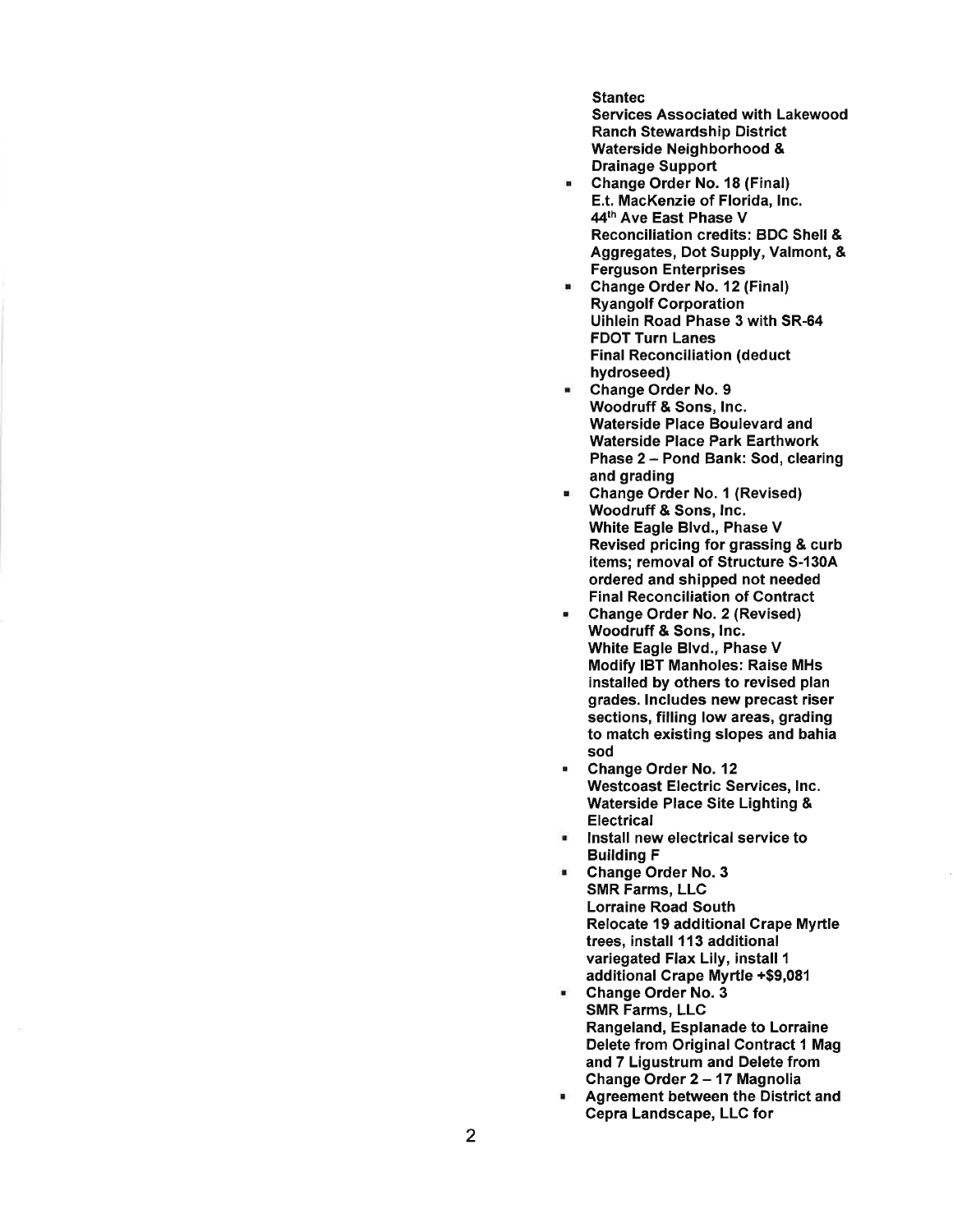### **Landscape and Irrigation Maintenance Services (Academic Ave** & **Lighterwood Trail)**

On MOTION by Mr. Chiofalo, seconded by Almand, with all in favor, the Board of Supervisors of the Lakewood Ranch Stewardship District approved the items on the consent agenda.

# **THIRD ORDER OF BUSINESS CONSUMING BUSINESS Matters**

**Acceptance of the September 30, 2020 District Audit** 

Mr. Chiofalo reviewed the report noting that the District was found to be in compliance with all of the rules of the Auditor General and provided highlights of significant financial transactions concluded within the fiscal year including six new bonds totaling \$86.3 million.

On MOTION by Mr. Schier, seconded by Hunzeker, with all in favor, the Board of Supervisors of the Lakewood Ranch Stewardship District accepted the Audit Report for Fiscal Year 2020 into the District's Records.

# **FOURTH ORDER OF BUSINESS Consideration of Bid Award for Waterside Place Park** - **Island Park Electric**

- **A. Award Recommendation Letter**
- **B. Resolution 2021-18, Award of Contract**

Mr. Engel presented the presented the recommendation to award the contract for Waterside Place Park - Island Park Electric to Westcoast Electric Services, Inc. for the total bid amount of \$336,351.

On MOTION by Mr. Chiofalo, seconded by Mr. Almand, with all in favor, the Board of Supervisors of the Lakewood Ranch Stewardship District approved Resolution 2021-18, Award of Contract.

**FIFTH ORDER OF BUSINESS Consideration of Agreement between the District and Cepra Landscape, LLC for Landscape Installation Services and Materials (Bourneside Blvd North Ph.** II)

Mr. Engel presented the agreement for the total amount of \$[148,584.70](https://148,584.70).

On MOTION by Mr. Chiofalo, seconded by Mr. Almand, with all in favor, the Board of Supervisors of the Lakewood Ranch Stewardship District approved the agreement with Cepra Landscape, LLC.

**SIXTH ORDER OF BUSINESS Consideration of Agreement between the District and Irrigation Design Associates, Inc. for Irrigation Installation Services and Materials (Waterside Place Island Park)** 

Mr. Engel presented the agreement for the total amount of \$[115,269.00](https://115,269.00).

On MOTION by Mr. Chiofalo, seconded by Mr. Almand, with all in favor, the Board of Supervisors of the Lakewood Ranch Stewardship District approved the agreement with Irrigation Design Associates, Inc.

**SEVENTH ORDER OF BUSINESS Consideration of Agreement between the District and Westcoast Electrical Services, Inc. for Installation of Bridge Lighting**  (Waterside Place **Park)** 

Ms. Gaarlandt noted that this was the District's standard agreement for the bid award previously approved under the consent agenda.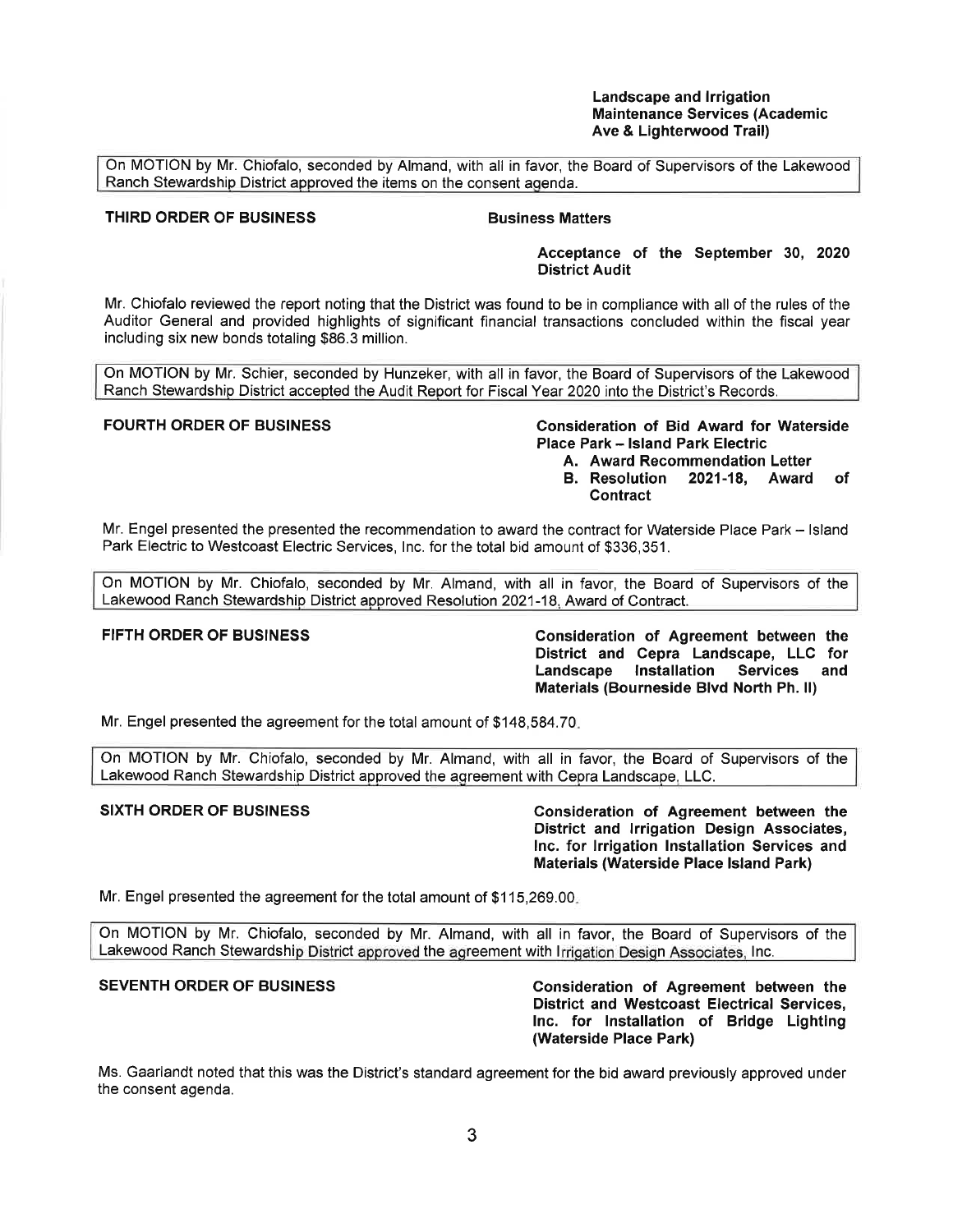On MOTION by Mr. Chiofalo, seconded by Mr. Almand, with all in favor, the Board of Supervisors of the Lakewood Ranch Stewardship District approved the agreement between the District and Westcoast Electrical Services, Inc..

#### **EIGHTH ORDER OF BUSINESS FINANCIAL FINANCIAL Matters**

**Draw Requests** & **Requisitions** 

Mr. Almand presented for the Board's Consideration:

### **Requisition List for Draw No. 2 Indigo Expansion Area Project Series 2019 Bond**

On MOTION by Mr. Chiofalo, seconded by Mr. Schier, with all in favor, the Board of Supervisors of the Lakewood Ranch Stewardship District approved Draw No. 2 for Indigo Expansion Area Project.

### **Requisition List for Draw No. 28 Lakewood Centre** & **NW Sector Series 2018 Bond**

On MOTION by Mr. Chiofalo, seconded by Mr. Schier, with all in favor, the Board of Supervisors of the Lakewood Ranch Stewardship District approved Draw No. 28 for Lakewood Centre & NW Sector.

> **Requisition List for Draw No. 40 Lakewood Centre** & **NW Sector Pre-Funding**

On MOTION by Mr. Chiofalo, seconded by Mr. Schier, with all in favor, the Board of Supervisors of the Lakewood Ranch Stewardship District approved Draw No. 40 for Lakewood Centre & NW Sector.

## **Requisition List for Draw No. 21 Lakewood Centre North Pre-Funding**

On MOTION by Mr. Chiofalo, seconded by Mr. Schier, with all in favor, the Board of Supervisors of the Lakewood Ranch Stewardship District approved Draw No. 21, Lakewood Centre North - Pre-Funding.

> **Requisition List for Draw No. 14 Lakewood National and Polo Run Project Series 2017 Bond**

On MOTION by Mr. Chiofalo, seconded by Mr. Schier, with all in favor, the Board of Supervisors of the Lakewood Ranch Stewardship District approved Draw No. 14 for Lakewood National and Polo Run Project.

> **Requisition List for Draw No. 4 Northeast Sector Phase 2C Series 2020 Bond**

On MOTION by Mr. Chiofalo, seconded by Mr. Schier, with all in favor, the Board of Supervisors of the Lakewood Ranch Stewardship District approved Draw No. 4 for Northeast Sector Phase 2C.

> **Requisition List for Draw No. 16 The Villages of Lakewood Ranch South Pre-Funding** - **Landowner/County Construction Funding Agreement**